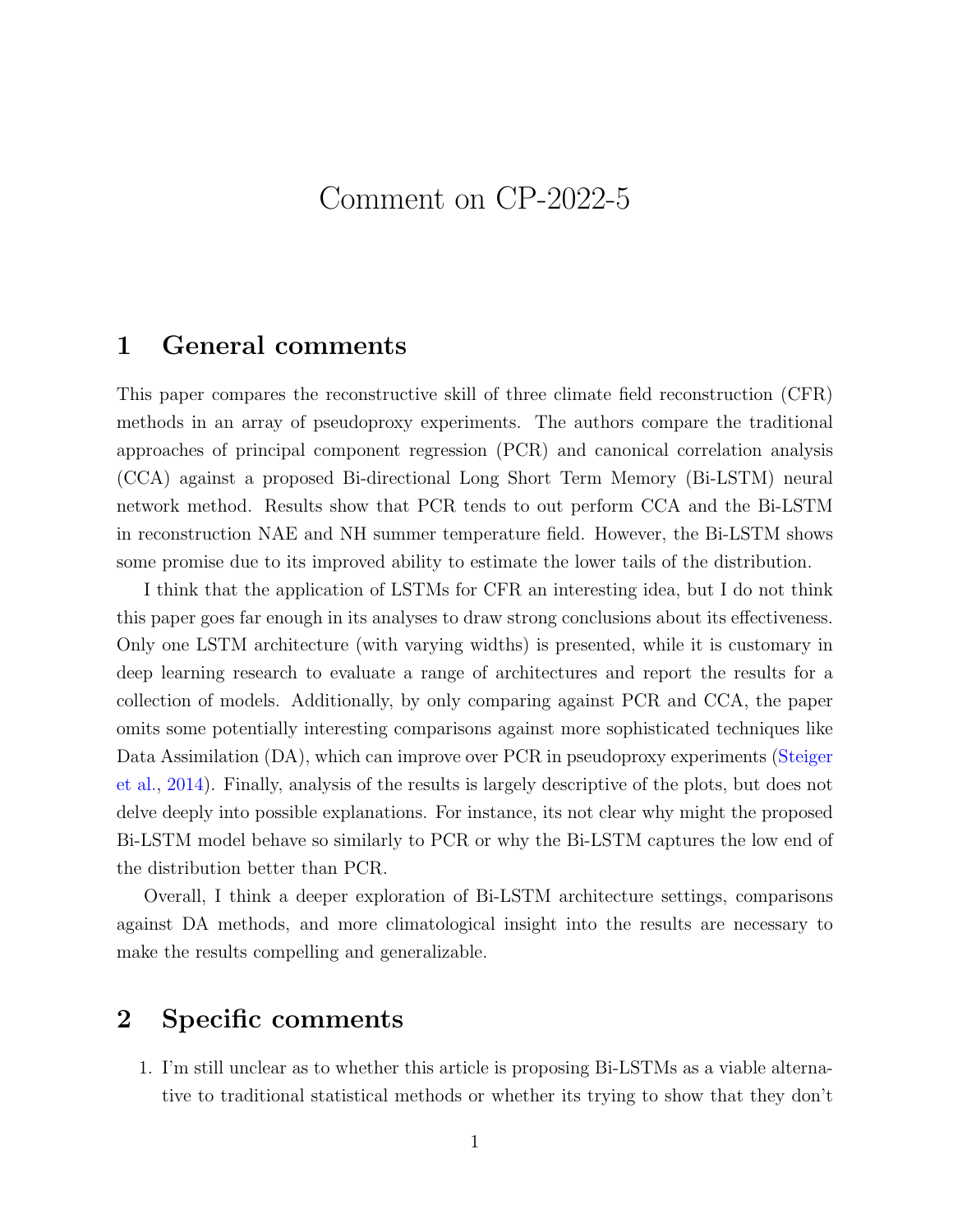work well enough. If this article is intended to propose using Bi-LSTMs (or to refute their use) then this stance needs to be made more clear up front and in the results. Right now the article presents the results as a neutral "comparison of methods", but this makes it difficult to reach a conclusion about the proposed method.

- 2. Followup to Q1 If the article is proposing (or refuting) Bi-LSTMs then it needs a more comprehensive evaluation of the Bi-LSTM model. The results in Appendix B are a good start, but it would have been nice to see how varying the depth of the network, using dropout, weight decay, or other regularization techniques, or varying the learning rates (or using a scheduler), number of epochs, and other aspects of the training procedure such as the loss function effect generalization. From this, a reader could draw broader conclusions about the effectiveness of Bi-LSTM models rather than the effectiveness of the single model presented.
- 3. The statement "The reconstruction of mean temperature series could provide a general assessment of the skill to reconstruct extreme temperature phases" needs either a citation or experimental results in Section 3. I think extremal behavior could be quite different than behavior near the mean? It would be interesting to see if the Bi-LSTM can model quantiles of the distribution better than PCR or CCA.
- 4. What is the rationale for training on 850-1425 and then testing on the later period of 1426-2000 (where did 2000-2005 go?), rather than the reverse as in [Steiger et al.](#page-3-0) [\(2014\)](#page-3-0)? I think that in a paleoclimate experiment we would be more interested in the performance of our method in the relative past, rather than the relative future. Would the performance of different methods change with the temporal order of training and testing?
- 5. In practice, the Bi-LSTM would need to be trained on real proxies and real observations, which would limit the training period to 1850 onwards. Will this be enough observations, over a long enough time horizon, to train an LSTM model? Comparisons between the various methods under this limited data setting would be helpful. Also, how will you account for the significant covariate shift between the post-industrial and pre-industrial periods?
- 6. Lines 225-235 seem to motivate including temporal correlation in a model more generally, rather than LSTMs specifically. Since methods like Data Assimilation already model time varying processes, what is the potential benefit of the LSTM? This section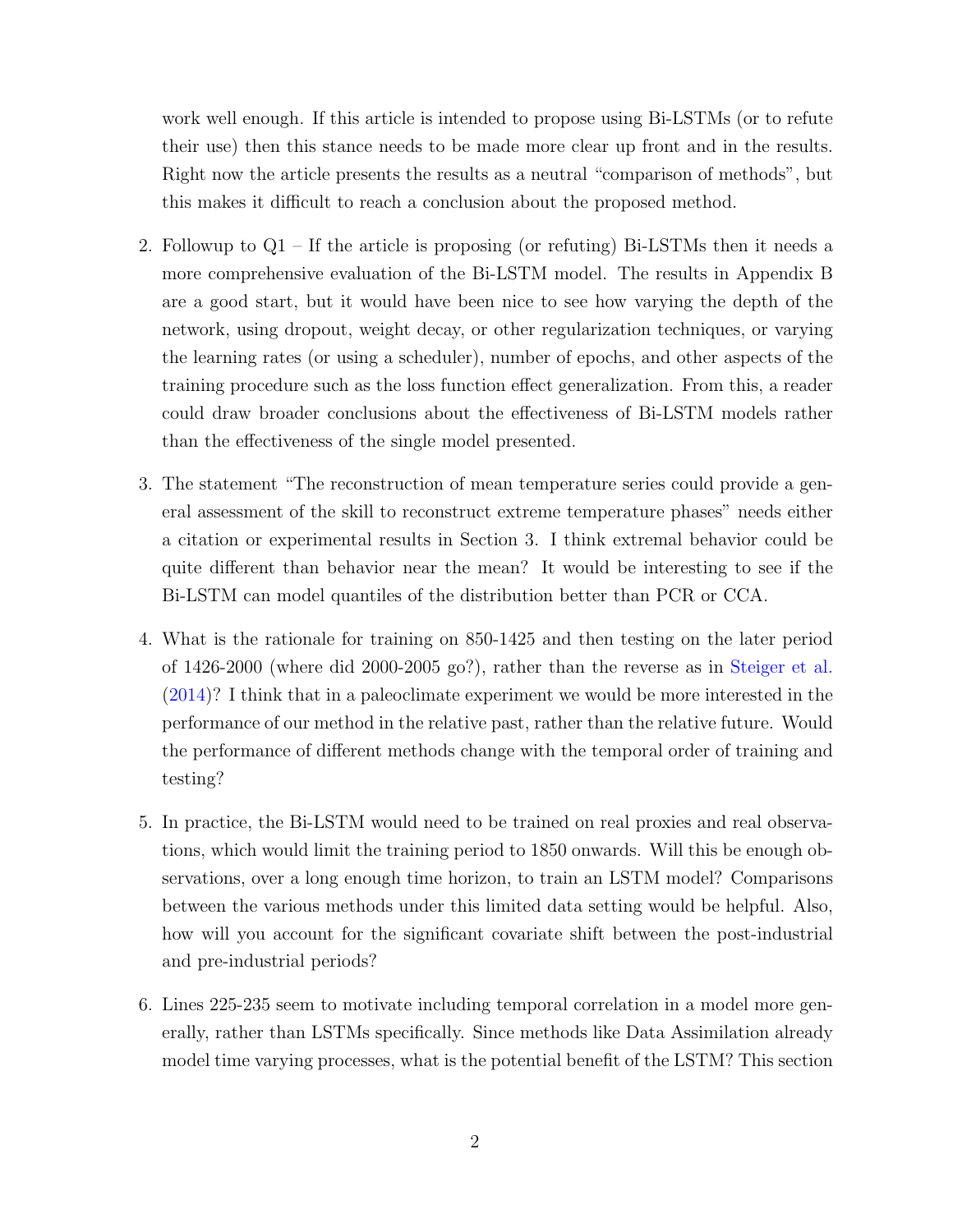should contain a more clear and comprehensive justification of the LSTM to motivate it over existing time series techniques.

- 7. Comparing Table 1 and 2, why is SD ratio replaced with RMSE, particularly since RMSE was not mentioned as a comparison metric in the beginning of Section 3. Also, RMSE needs to be defined or at spelled out once.
- 8. Line 156 states that "We then perturb the ideal pseudo-proxies with Gaussian white noise ... with signal-to-noise ratio (SNR) values of 0.25, 0.5 and 1", but then later on line 306 it states "More realistic pseudo-proxies are those containing 80% Gaussian white noise contamination.", and it would seem that the 80% contamination is used in all of the experiments. How is this 80% number connected the previously stated SNR values?
- 9. On line 395 "The Bi-LSTM is able to capture periods of extreme cooling better than the other two methods but strongly underestimates the recent warming trend." Is it possible the LSTM is just biased towards colder temperatures?
- 10. The figures need to be referenced more heavily in the text. Statements such as "In addition, cc maps show higher values over regions where more pseudoproxies are located." and "The Bi-LSTM and PCR methods exhibit relatively consistent patterns with similar SD ratios" seem to refer to the content of a plot. Without an explicit reference though its hard to follow.
- 11. I think section 2.2.1. Construction of pseudo-proxies should be grouped in with the Data section 2.1, rather than the Methods section 2.2.

#### 3 Technical corrections

There are many grammatical mistakes and informal statements in this paper. It would be good if the authors could thoroughly proofread the paper once more and correct them. I list a few examples here:

- 1. Line 26 "which hinders to capture" should be "which fails to capture"
- 2. Line 27 "in earlier centuries" is too informal and needs to be specified. Do you mean prior to 1850?
- 3. Line  $27 -$  "(such as tree rings, ice cores), etc." should be "(such as tree rings, ice cores, etc.)" and should have a citation.